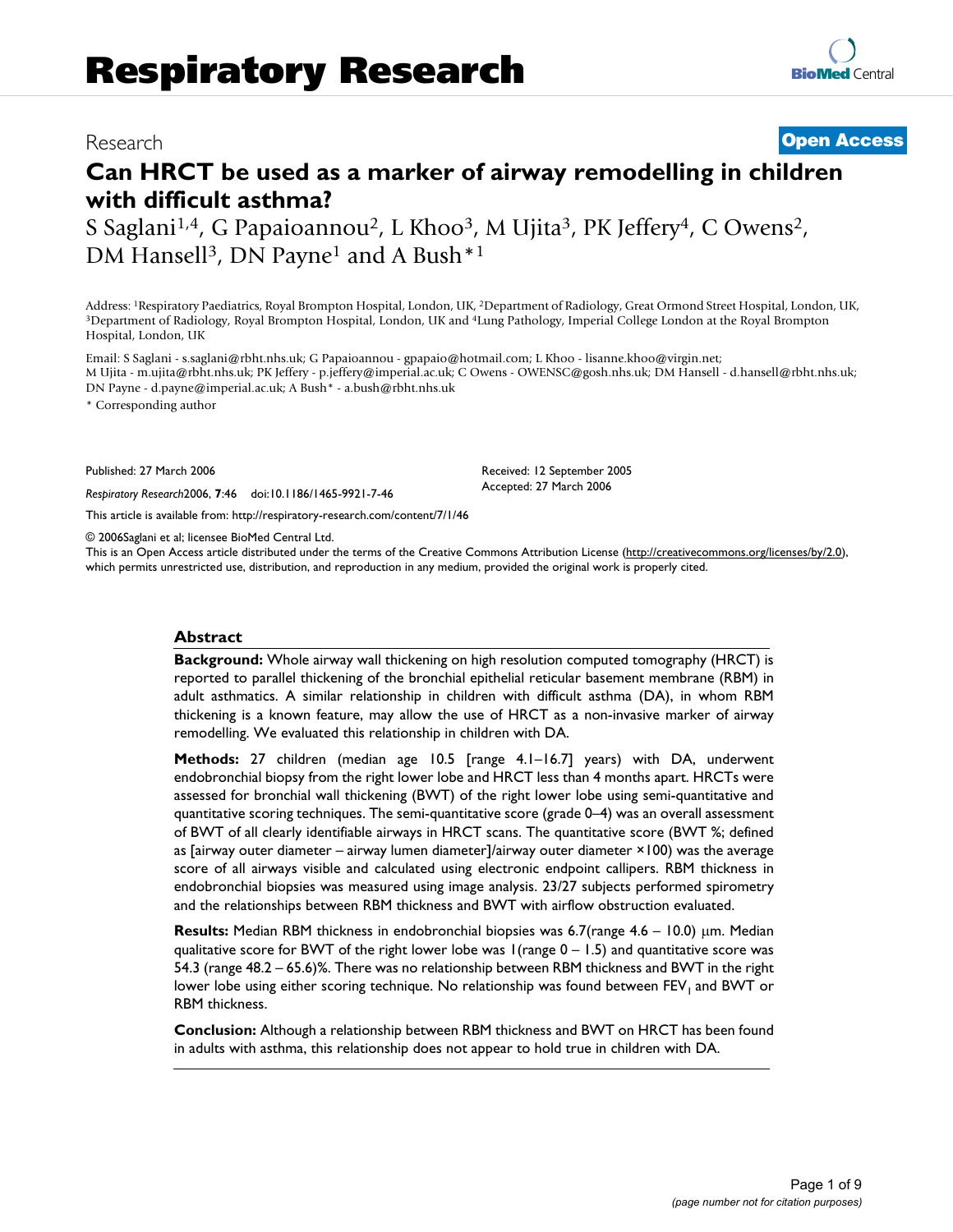# **Background**

Thickening of the epithelial reticular basement membrane (RBM) is one characteristic feature of airway remodelling in asthma. It has been reported in both adults and schoolaged children [1-3]. However, the clinical significance of RBM thickening, and the mechanisms involved in its pathogenesis remain unclear. In particular, it is not known at what age RBM thickening begins.

RBM thickness can be measured in endobronchial biopsy (EB), but this requires an invasive procedure, and the opportunities for obtaining EB in children are therefore limited. The potential to investigate the timing and natural history of RBM thickening, and other features of airway remodelling in children, would be increased by the development of non-invasive techniques, thus providing the opportunity to monitor changes over time and in response to treatment. A number of non-invasive techniques have been developed for the study of airway inflammation in asthma [4]. In comparison, there has been little interest in the development of similar techniques to study airway structural changes. One exception is the use of high-resolution computed tomography (HRCT) to study airway wall changes in asthma [5]. Bronchial wall thickening (BWT) on HRCT has been shown to be a consistent finding in children with difficult asthma [6] and a relationship between BWT and RBM thickness has been demonstrated in adults with asthma, following treatment with oral corticosteroids and short-acting  $β_2$ agonists [7]. The demonstration of a similar relationship in children with difficult asthma would therefore allow HRCT to be used as a surrogate marker of RBM thickening.

Airway remodelling is often considered to contribute to the element of irreversible airflow obstruction, which is a feature of some patients with asthma. Kasahara and colleagues reported a significant negative correlation between post-bronchodilator forced expiratory volume in one second  $(FEV_1)$  and both BWT on HRCT and RBM thickness in EB [7]. However, other cross-sectional studies have failed to demonstrate an association between  $FEV<sub>1</sub>$ and either BWT [6,8] or RBM thickness [3,9].

The aims of the present study were therefore to investigate i) whether BWT, as shown on HRCT, can be used as a noninvasive indicator of RBM thickness in EB, in a group of children with difficult asthma, and ii) the association between the degree of airflow limitation, assessed by  $\text{FEV}_1$ and BWT or RBM thickness.

# **Methods**

# *Subjects*

Twenty-seven children (median age 10.5 [range 4.1–16.7] years) with difficult asthma, who underwent bronchoscopy, EB and HRCT between January 2000 and November 2002 were identified and studied retrospectively. Subjects underwent bronchoscopy, bronchoalveolar lavage and EB as part of their clinical assessment in order to help confirm the diagnosis of asthma and to exclude any other associated abnormalities such as structural airway abnormalities or significant infection. They underwent HRCT to exclude bronchiectasis or any other airways disease such as obliterative bronchiolitis that may have been an alternative explanation for their disease severity. Difficult asthma was defined as persistent symptoms requiring rescue bronchodilator therapy > 3 days per week, despite ≥ 800 micrograms per day of inhaled budesonide (or equivalent), and long acting  $\beta_2$  agonists, and/or regular oral steroids. All subjects that had a bronchoscopy and EB in the defined time period were identified. Not all had a biopsy of sufficient quality (defined as a biopsy containing recognisable epithelium, RBM and subepithelium, with at least 1 mm of RBM) to quantify the RBM [3,10]. Therefore only those with a good quality biopsy were included in this study. There was no difference in age, sex or disease severity between subjects with and without good quality biopsies. The clinical details of subjects included are summarised in table 1.

Twenty-three of 27 subjects also performed spirometry in accordance with American Thoracic Society guidelines

|  | Table 1: Clinical characteristics of children with difficult asthma |  |  |
|--|---------------------------------------------------------------------|--|--|
|  |                                                                     |  |  |

| Number                                                  | 27                        |
|---------------------------------------------------------|---------------------------|
| $Age*$                                                  | $10.5$ (4.1 – 16.7)       |
| Male/Female                                             | 17/10                     |
| FEV <sub>1</sub> (% predicted)*, pre-bronchodilator $a$ | $82.6(32.1 - 118)$        |
| Atopic                                                  | 21 (78%)                  |
| Treatment:                                              |                           |
| Daily dose budesonide/equivalent*                       | 2000 (800 - 4000) $\mu$ m |
| Number on LABA                                          | 20 (74%)                  |
| Number on regular orals steroids                        | 50(18.5%)                 |

\* median (range)

a – only 23/27 able to perform satisfactory spirometry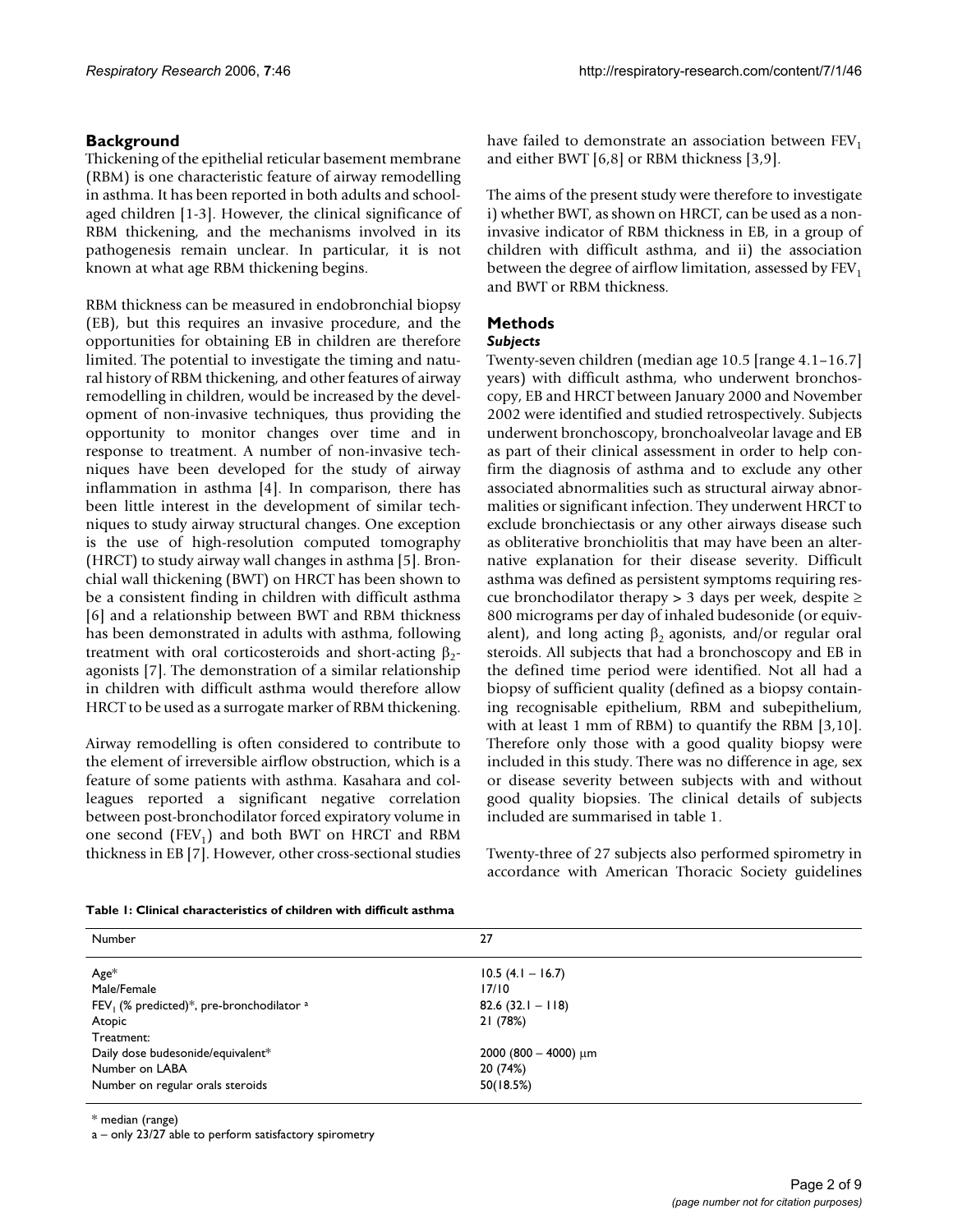

#### **Figure 1**

**Outer and inner bronchial diameters**. Magnified area of an axial HRCT of a child with difficult asthma showing a circular bronchus that was quantified. Ia) outer ( $Do = 0.5$  cm) and Ib) inner ( $Di = 0.3$  cm) bronchial diameters were measured as outlined.

[[11](#page-7-0)]. Four subjects, aged between 4.1 and 5.2 years were unable to perform spirometry with a satisfactory technique. Sixteen of the 23 subjects that performed spirometry had received a 2-week course of oral corticosteroids before spirometry and 9 of those 16 performed spirometry before and after inhaled bronchodilator (short acting  $β_2$  agonist).

Informed parental consent was obtained prior to performance of EB and HRCT in all cases. Ethical approval was obtained to study all biopsies and HRCTs.

#### *Endobronchial biopsies*

Flexible bronchoscopy was performed under general anaesthetic, as previously described [12]. Up to six EB were taken from the sub-carinae of the right lower lobe. Biopsies were fixed and processed into paraffin blocks.

Step sections (5  $\mu$ m thick) were cut 50  $\mu$ m apart and stained with haematoxylin and eosin. At least one measurable section, which was well orientated and had identifiable epithelium, RBM and subepithelium, was chosen from each patient. If more than one biopsy, satisfying the above criteria, was obtained from the same patient, the between biopsy variability was assessed. RBM thickness was measured using computer-aided image analysis (NIH image 1.55; National Institute of Health, Bethesda, MD) as previously described [13]. Briefly, at a magnification of ×400, at least 40 measurements of RBM thickness were made 20  $\mu$ m apart. A minimum length of 1 mm of RBM was assessed. The geometric mean of all measurements was calculated to represent thickness for that section. Measurements of RBM thickness were made without knowledge of the HRCT assessments.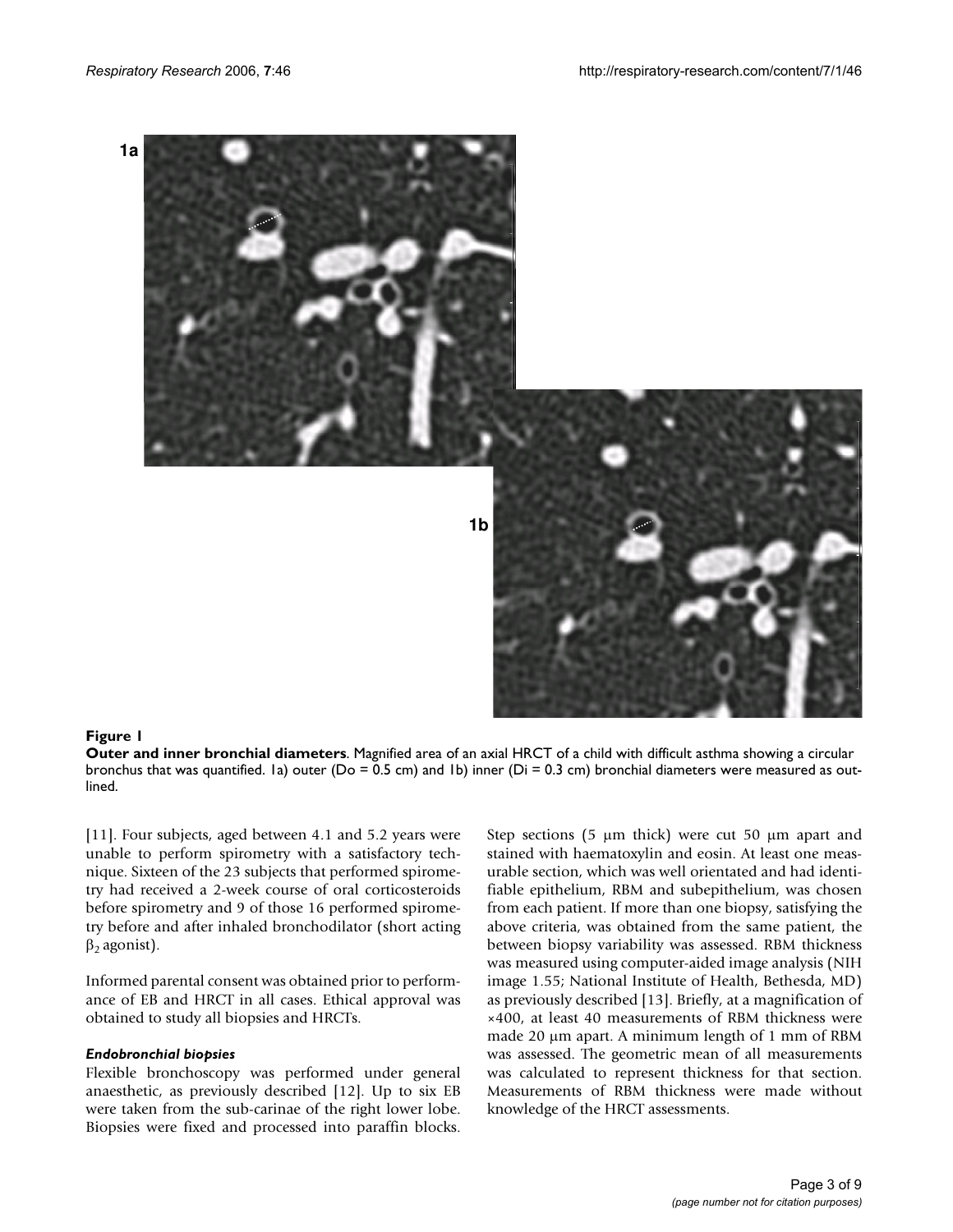

# **Figure 2**

**Diagram of outer and inner diameters**. Diagramatic draft of the measurement techniques applied to magnified cross-sectional images. The obvious round-shaped artery (A) and bronchus (B) pairs were identified and the outer (Do) and inner (Di) diameter of the bronchus were measured (solid and dotted lines respectively). WT% was calculated as [(Do-Di)/Do] × 100.

# *HRCT*

All HRCTs were obtained at near total lung capacity with breath holding rehearsed before commencement of the HRCT. 1.5 mm thick sections were acquired at 10 mm intervals in the supine position using an electron beam ultrafast scanner (Imatron Inc., San Francisco, California) and images were reconstructed using a high spatial resolution reconstruction algorithm. Images were photographed using window settings optimised for paediatric lungs (centre: -500 H.U., width: 1500 H.U.) [14].

# *HRCT scoring*

A quantitative score that has previously been used to assess BWT in HRCT in adult asthmatics [7] was used. However, more recently a paediatric study comparing BWT in HRCT with endobronchial biopsies has used a semi-quantitative score [15]. Also, for clinical purposes, application of a quantitative score is time consuming. Therefore, in order to compare findings to previously published data and to assess whether there is any advantage in using a quantitative scoring system, both semi-quantitative and quantitative scores of BWT on HRCT were applied. HRCT images were assessed by two radiologists (LK, UM) for the semi-quantitative scoring and then by a third radiologist (GP) for the quantitative scoring; all radiologists were unaware of the clinical status of the subjects.

# *Semi-quantitative score*

HRCT images were assessed by two radiologists (LK, UM) independently. A semi-quantitative score for BWT in all sections of the HRCT was recorded. The evaluation of BWT was confined to clearly identifiable segmental and sub-segmental airways. A separate score was given to each lobe. Scores ranged from 0 to 4. 0 was normal wall thickness, 1 was minimal wall thickening, 2 was bronchial wall thickness half of the diameter of the adjacent blood vessel, 3 was bronchial wall thickness half to the same diameter of the adjacent vessel, and 4 was bronchial wall thickness greater than the diameter of the adjacent vessel. This score, which in the context of this study was only used to assess bronchial wall thickness has been used previously to assess the relationship between CT features of bronchiectasis and lung function [16]. Bronchial dilatation was not assessed. The mean of the two scores ascribed was used to assess the relationship between BWT and RBM thickness and  $FEV<sub>1</sub>$ .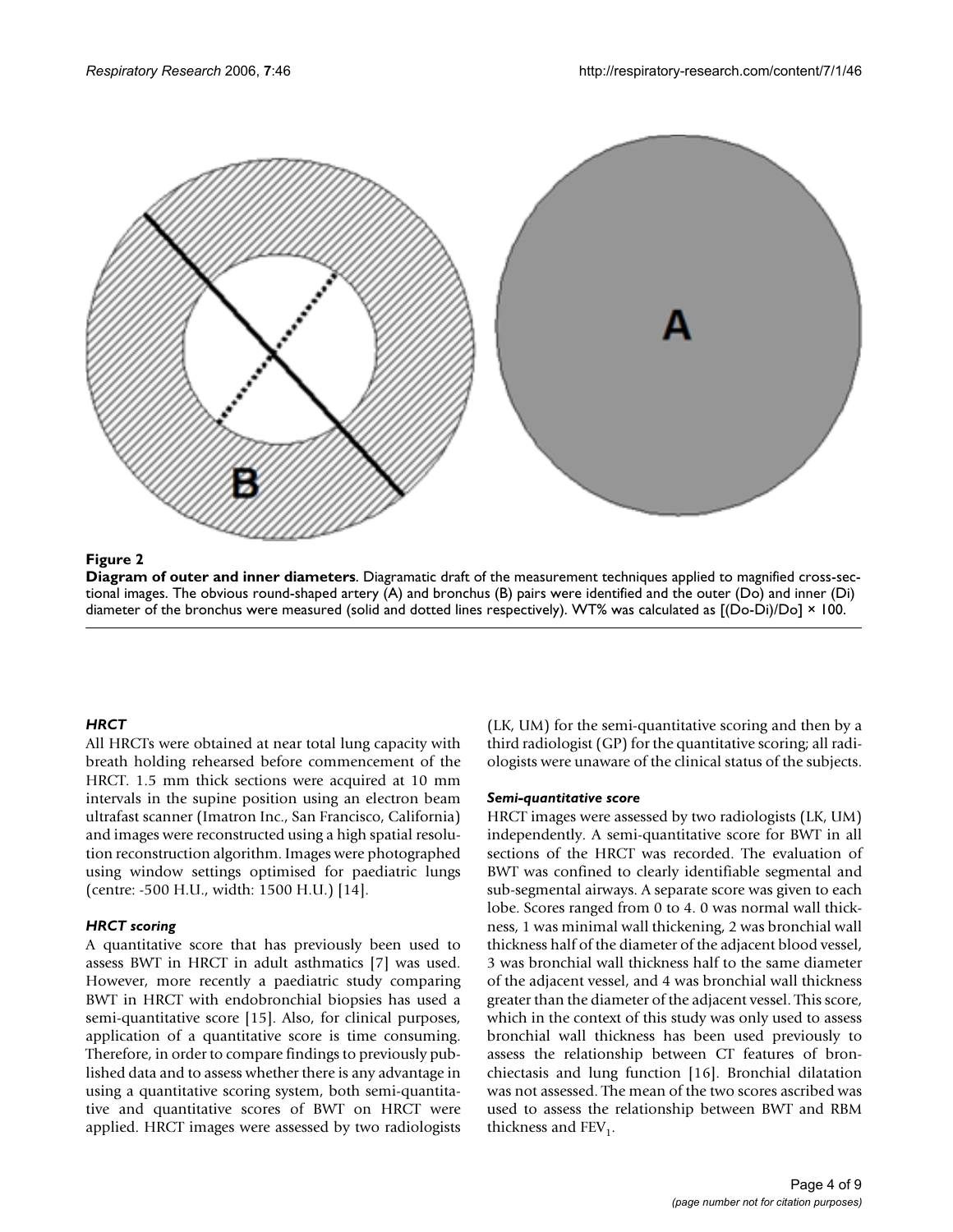|                          | HRCT & EB same day | HRCT & EB different days | Total |
|--------------------------|--------------------|--------------------------|-------|
| $FEV_1$ available ${}^*$ |                    |                          | 23    |
| No FEV                   |                    |                          |       |
| Total                    | 18                 |                          | 27    |

**Table 2: Patients who had investigations performed on same and different days**

\* 10/17 had all 3 tests on the same day, 7/17 had spirometry on a different day

HRCT: high-resolution computed tomography

EB: endobronchial biopsy

 $FEV<sub>1</sub>$ : forced expiratory volume in 1 second

#### *Quantitative score*

The quantitative scoring system was based on that previously used in adult studies that have assessed BWT in HRCTs from asthmatics [7]. HRCT scans were loaded to a PACS workstation (mv1000, Siemens) and all images were analysed electronically. A magnification factor of 7 was applied in all images that were displayed in HRCT window settings. All clearly visible segmental and sub-segmental airway/vessel pairs that had a rounded cross-sectional circumference were measured manually by using electronic caliper endpoints (figures 1a and 1b). By estimating the Hounsfield units using the ROI (region of interest) tool, the endpoints were placed at the cut-off edge between the wall and the air. For each airway with an obvious circular appearance, the outer diameter was measured in the x and y axis. The shorter of these two, was termed the airway outer diameter (Do) (figure 1a). In the same axis, the airway inner diameter, or lumen diameter, (Di) was measured (figure 1b). The percentage of airway wall thickness (BWT) was calculated (BWT  $% = [Do-Di]$ /  $Do \times 100$ ) (figure 2).

### *Statistical analysis*

A weighted kappa coefficient was calculated to determine the level of agreement for the semi-quantitative score between the two HRCT observers [17]. The Kruskal-Wallis test was used to look for a relationship between numerical and categorical variables. The relationship between RBM thickness and % BWT, and RBM thickness and predicted  $FEV<sub>1</sub>$  were assessed using Spearman's correlation  $(r<sub>s</sub>)$ . The variability of RBM thickness within and between biopsies was calculated as the % coefficient of variation, by dividing the standard deviation of the measurements by the mean. All analyses were performed using the Statistical Package for the Social Sciences (SPSS) version 11.5.

# **Results**

Twenty-seven children had EB and HRCT performed no more than 4 months apart. Eighteen of 27 had both investigations on the same day (table 2). Median RBM thickness was 6.7 (range 4.6–10.0) µm. The coefficient of variation for within-biopsy measurements ranged from 1.6 – 7.4%, and that for variability between biopsies ranged from 6 – 21.6%.

### *Semi-quantitative BWT score and RBM thickness*

There was a moderate level of agreement between observers for HRCT scores for BWT of the right lower lobe (weighted  $\kappa = 0.54$ ). The average of the two scores ascribed for the right lower lobe bronchus, near the site of EB, was used for subsequent analyses. Median score for BWT in the right lower lobe was 1 (range 0–1.5). None of the HRCTs had evidence of bronchiectasis. Subjects grouped according to BWT score showed there was no relationship between RBM thickness and median BWT score on HRCT scan (figure 3a). The result was the same when only those patients (18/27) who had EB and HRCT on the same day were included in the analysis (figure 3b). For the patients who also performed spirometry, median pre-bronchodilator  $FEV<sub>1</sub>$ % predicted was 79.7% (range 32.1–118.0%). There was no difference in pre-bronchodilator  $FEV<sub>1</sub>$  between the groups, based on BWT score (figure 5a).

### *Quantitative BWT score and RBM thickness*

A score was obtained for the average BWT for all lobes and also just for the right lower lobe (as this is where biopsies were taken). Median BWT for the whole scan was 55.5 (range 48.7 – 58.5)% and that for just the right lower lobe was 54.3 (range 48.2 – 65.6)%. There was no correlation between BWT for the whole scan and RBM thickness on EB ( $r_s$  = 0.066,  $p = 0.75$ ) (figure 4a) and there was also no relationship between BWT for the right lower lobe and RBM thickness  $(r_s = 0.03, p = 0.89)$ , (figure 4b). There was a good correlation between BWT score for the whole HRCT scan and that just for the right lower lobe  $(r_s = 0.64,$  $p < 0.001$ ).

### *RBM thickness, BWT and lung function*

There was no relationship between pre-bronchodilator FEV<sub>1</sub> and RBM thickness ( $r_s$  = -0.155, p = 0.48). There was also no relationship between  $FEV<sub>1</sub>$  and BWT on HRCT, measured using both techniques (figure 5a and 5b). 10/ 27 patients had HRCT, EB and spirometry on the same day (table 2). When they were analysed separately, there was no relationship between BWT and RBM thickness or pre-bronchodilator  $FEV<sub>1</sub>$ . Similarly, no relationship was seen between BWT and RBM or post-bronchodilator  $FEV<sub>1</sub>$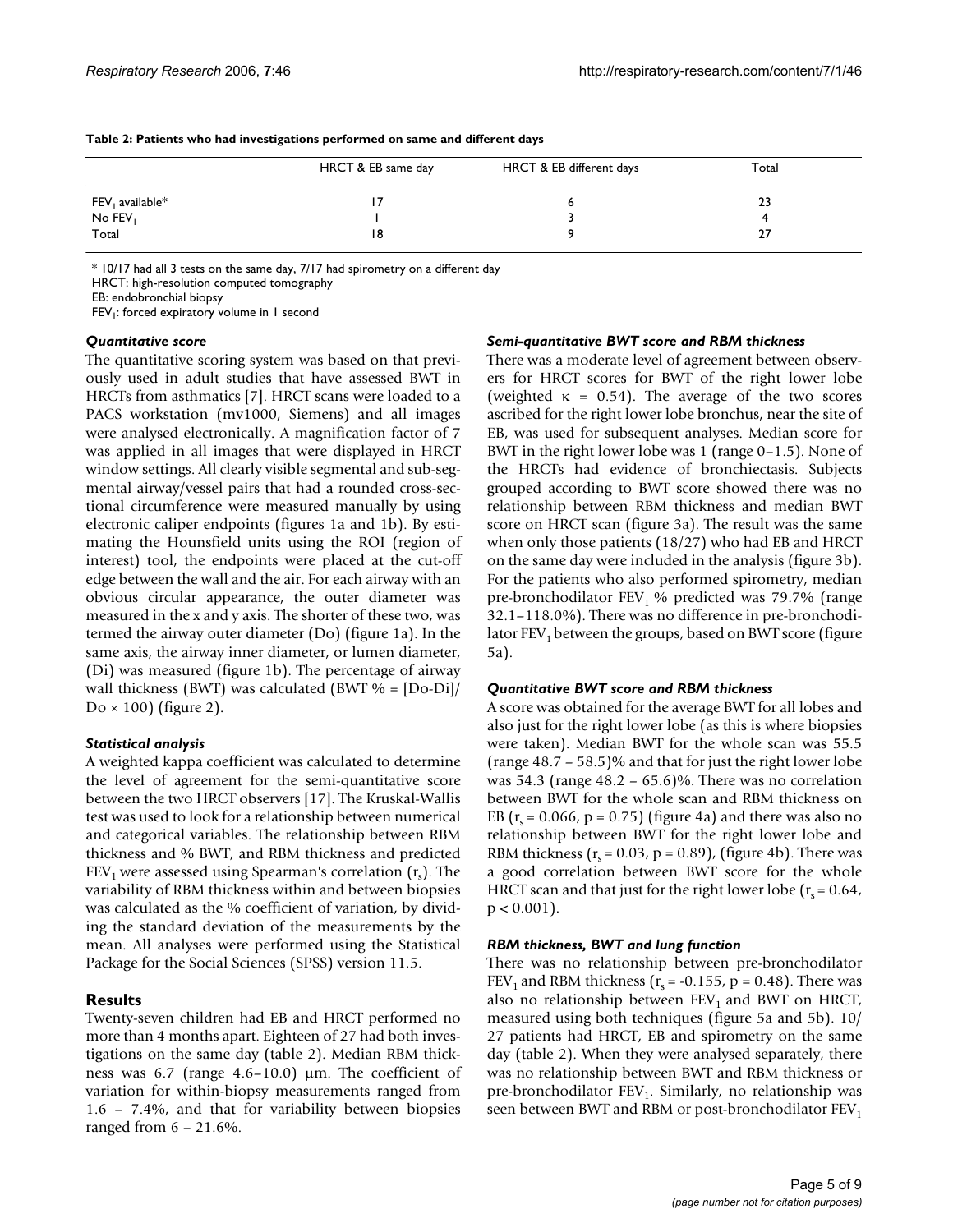

**Figure 3** 

**RBM thickness and HRCT bronchial wall thickening using semi-quantitative score**. Relationship between RBM thickness in endobronchial biopsy and bronchial wall thickening on HRCT measured using a semi-quantitative score. 3a) all HRCTs and bronchial biopsies, 3b) only HRCTs and bronchial biopsies performed on the same day.

when the 9 patients who had performed spirometry pre and post bronchodilator were analysed.

### **Discussion**

There was no relationship between RBM thickness in EB and BWT on HRCT in children with difficult asthma. Also, no relationship was found between  $FEV<sub>1</sub>$  (% predicted) and BWT on HRCT or RBM thickness in EB.

In keeping with our previous findings from a group of children with difficult asthma, we found no relationship between RBM thickness and % predicted  $FEV<sub>1</sub>[3]$ . Also, in agreement with Marchac and colleagues we found no relationship between BWT on HRCT and % predicted  $FEV_1$ , nor did we find any evidence of bronchiectasis [6]. Our



**4a**

**RBM thickness and HRCT bronchial wall thickening using quantitative score**. Relationship between RBM thickness in endobronchial biopsy and 4a) bronchial wall thickening on whole HRCT and 4b) right lower lobe bronchial wall thickening, measured using a quantitative score.

findings are in contrast to those of Kasahara and colleagues in adults [7] and de Blic and colleagues [15] in children.

A limitation of this study compared to that by Kasahara and colleagues in adults [7], was that there were no HRCT measurements from control subjects. However, given the ethical implications of unnecessary radiation exposure, it was not possible to justify performing HRCT in healthy children. It is especially important to consider measurements of both RBM thickness and BWT on HRCT in healthy children because of the influence of normal airway development in this age group [18]. However, a paediatric study that has reported a relationship between RBM thickness on EB and BWT on HRCT in difficult asthmatics also did not include healthy controls [15]. A further limitation of the current study was that patients were identified retrospectively, and lung function data was not available in all cases. This resulted in only a small number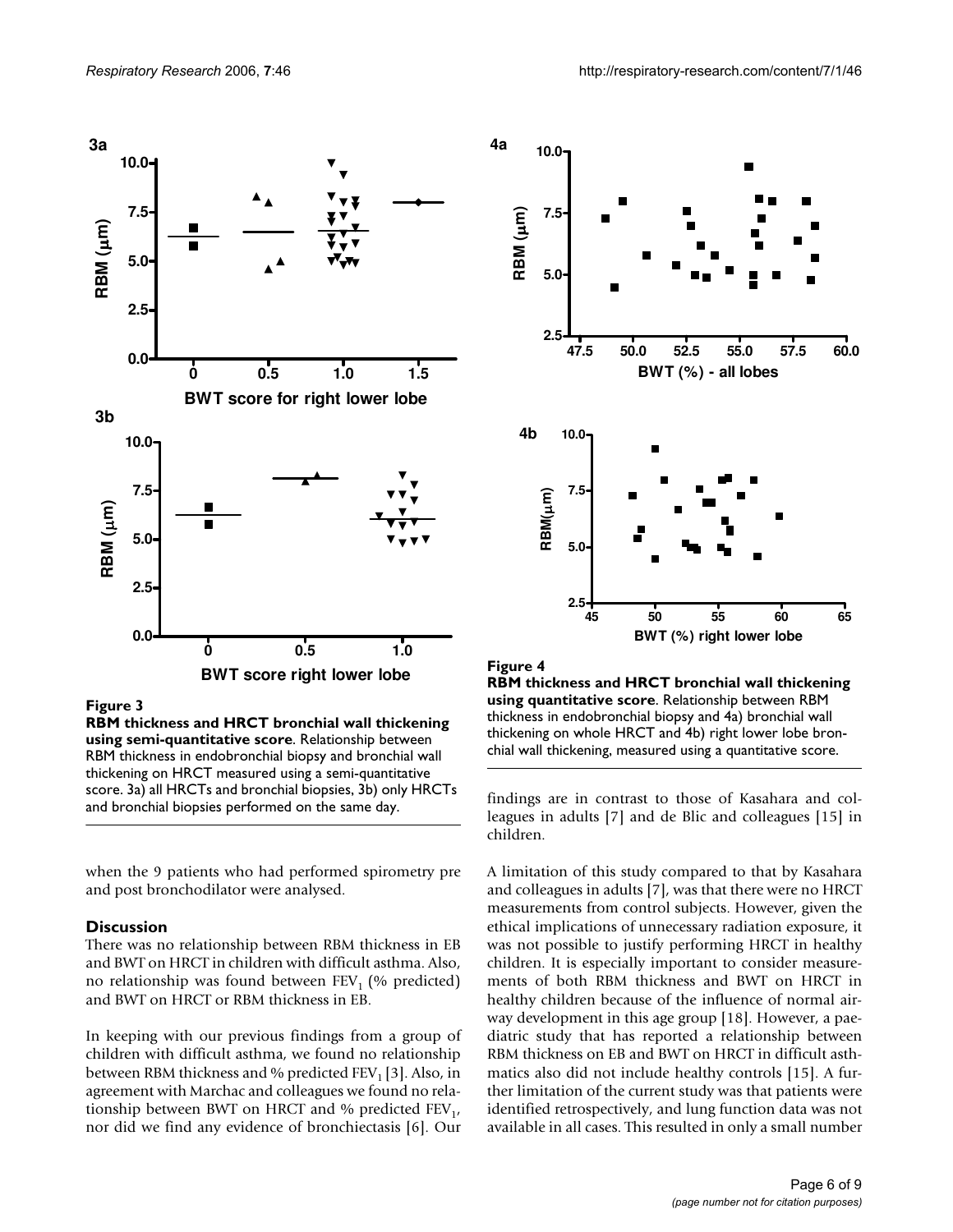

**Figure 5** HRCT bronchial wall this wall thickening and FEU **HRCT bronchial wall thickening and FEV**<sub>I</sub>. 5a) Relationship between bronchial wall thickening on HRCT and  $FEV<sub>1</sub>$  using a semi-quantitative score and 5b) using a quantitative scoring technique.

of patients with all data present. In some patients, tests (EB, HRCT and lung function) were not performed on the same day because the investigations were all clinically indicated and therefore were performed only when necessary.

As only 9/23 patients performed spirometry pre and postbronchodilator, the relationship between BWT and lung function was assessed for all 23 patients using pre-bronchodilator  $FEV<sub>1</sub>$ . This is in contrast to the study by Kasahara and colleagues who compared post-bronchodilator  $FEV<sub>1</sub>$  with BWT and RBM thickness [7], and may account for the discrepancy between the results of their study and the present one. When these 9 patients were analysed separately, no relationship was seen. However, the small number limits the ability to draw firm conclusions. In the present study, only 10/27 patients had HRCT, EB and spirometry performed on the same day (table 2). No relationship was found between any of the parameters when

these patients were analysed separately, providing support for the results found for the group as a whole.

Two-thirds (18/27) of the subjects had HRCT and EB on the same day (table 2), while the remainder had a period of up-to 4 months between the tests. As EB was performed after a two-week course of oral steroids, it may be that this affected the results for those who had the tests separately. However, previous studies that have assessed the effect of steroid therapy on RBM thickness have shown a reduction in thickness after prolonged therapy for several months, not weeks [19], so a short course, even when given systemically is unlikely to have affected RBM thickness. Importantly, all subjects studied by Kasahara and colleagues did have pre-treatment with 2 weeks of prednisolone prior to HRCT in order to minimise the effects of any airway oedema. However, in the current study, when the patients who had both tests on the same day, immediately after completion of the steroid course, were analysed separately, there was still no relationship between BWT and RBM thickness.

In order to ensure that the failure to show a relationship between BWT and the other parameters was not due to the scoring technique used, and to ensure the scoring techniques used in previously published studies were used, [7,15] HRCTs were scored using both semi-quantitative [16] and quantitative techniques [7]. However, despite using 2 separate techniques and using independent observers to score the scans and ensuring an adequate level of agreement between observers for the semi-quantitative technique (weighted kappa > 0.5), there was still no relationship found between BWT and RBM thickness or  $FEV<sub>1</sub>$ . Furthermore, as the biopsies were taken from the right lower lobe, the CT score for that lobe alone was used in the analysis. It may be proposed that quantitative methods are more accurate than semi-quantitative scoring. However, we have demonstrated that with a moderate level of agreement between observers, the use of the semiquantitative technique gives similar results to the quantitative technique. Although the quantitative technique might appear to be the more objective of the two, it also involves some degree of subjective bias, since the identification of the boundaries of the inner lumen and outer wall requires a judgement by the investigator. Importantly, there was a very good relationship between the quantitative BWT score for all lobes and that for just the right lower lobe, suggesting it may not be necessary to score all lobes for future studies.

Of note, in the present study, the median HRCT scores for BWT overall was only 1 (minimal wall thickening), suggesting that the extent of wall thickening was relatively mild. James and colleagues showed a relationship between RBM thickening and airway wall thickness in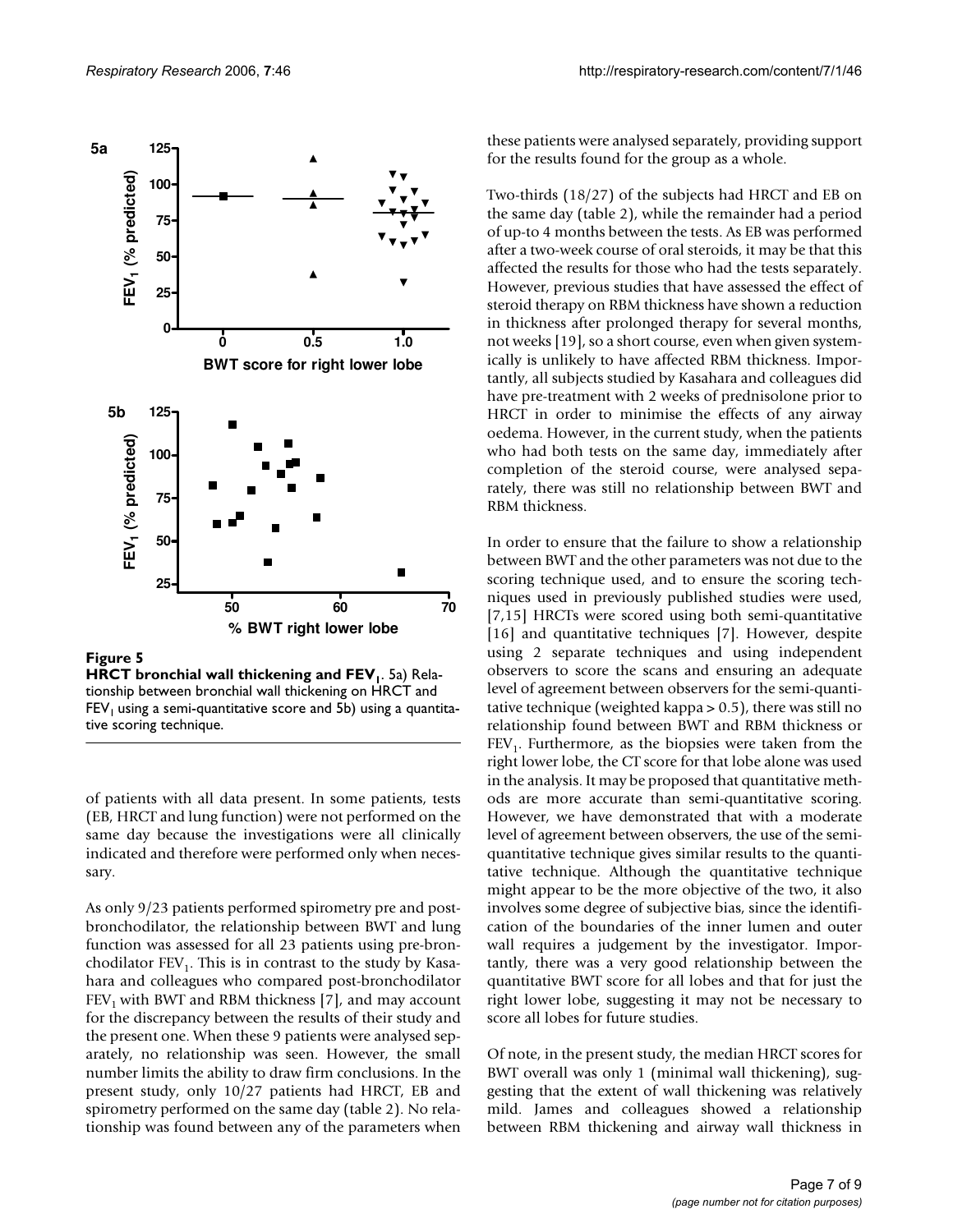lung tissue obtained post-mortem from adults [20]. Therefore, it may be that unlike RBM thickening, whole airway wall thickening, as a reflection of remodelling, increases with age and is thus a later phenomenon. Data from Bai and colleagues, who found an increase in airway wall thickness in older, but not younger, subjects with fatal asthma would support this suggestion [21]. Furthermore, RBM thickening is only one structural airway change seen as part of the process of remodelling in asthma. Other changes such as adventitial thickening [21] or increase in smooth muscle [22], which have not yet been quantified in children with asthma [23], may contribute more to the thickness of the whole airway wall, and may occur later.

It might be proposed that a relationship was not found between RBM thickness and BWT because all patients included were relatively similar clinically, in terms of disease severity. They were all on high dose inhaled steroids and long acting beta agonists and despite this were still symptomatic on at least 3 days per week. Data concerning the relationship between RBM thickness and disease severity are controversial, whereby some have reported equal thickening in both mild and severe disease [3,24] whereas others have suggested a relationship between RBM thickness and disease severity [25]. This suggests that disease severity alone is unlikely to be the explanation for the lack of relationship between HRCT BWT and RBM thickness in the present study. However, a positive relationship between RBM thickness in EB and BWT on HRCT has been reported by de Blic and colleagues in a group of children with difficult asthma, all with similar disease severity [15]. Importantly, this was a weak relationship that could only be applied to the group as a whole. If individuals were considered, then even from their data BWT on HRCT cannot be used as a surrogate for RBM thickness on EB.

### **Conclusion**

In summary, these data demonstrate that measurements of BWT on HRCT cannot be used as a surrogate marker for RBM thickness in EB in children with difficult asthma. In addition, BWT measurements are not associated with the degree of airflow limitation in this group of patients.

### **Competing interests**

The author(s) declare that they have no competing interests.

# **Authors' contributions**

SS identified the subjects, analysed the biopsies, performed the data analysis, and prepared the manuscript. GP performed the quantitative HRCT measurements. LK and MU performed the semi-quantitative HRCT measurements. PKJ was involved in biopsy preparation and guided biopsy measurements. CO guided the quantitative HRCT measurements. DMH guided the semi-quantitative measurements. DNP and AB provided biopsies, and guided data analysis and manuscript preparation.

#### **References**

- 1. Barbato A, Turato G, Baraldo S, Bazzan E, Calabrese F, Tura M, Zuin R, Beghe B, Maestrelli P, Fabbri LM, Saetta M: **[Airway inflammation](http://www.ncbi.nlm.nih.gov/entrez/query.fcgi?cmd=Retrieve&db=PubMed&dopt=Abstract&list_uids=12893650) [in childhood asthma.](http://www.ncbi.nlm.nih.gov/entrez/query.fcgi?cmd=Retrieve&db=PubMed&dopt=Abstract&list_uids=12893650)** *Am J Respir Crit Care Med* 2003, **168:**798-803.
- 2. Jeffery P: **[Inflammation and remodeling in the adult and child](http://www.ncbi.nlm.nih.gov/entrez/query.fcgi?cmd=Retrieve&db=PubMed&dopt=Abstract&list_uids=11475169) [with asthma.](http://www.ncbi.nlm.nih.gov/entrez/query.fcgi?cmd=Retrieve&db=PubMed&dopt=Abstract&list_uids=11475169)** *Pediatr Pulmonol Suppl* 2001, **21:**3-16.
- 3. Payne DN, Rogers AV, Adelroth E, Bandi V, Guntupalli KK, Bush A, Jeffery PK: **[Early thickening of the reticular basement mem](http://www.ncbi.nlm.nih.gov/entrez/query.fcgi?cmd=Retrieve&db=PubMed&dopt=Abstract&list_uids=12502479)[brane in children with difficult asthma.](http://www.ncbi.nlm.nih.gov/entrez/query.fcgi?cmd=Retrieve&db=PubMed&dopt=Abstract&list_uids=12502479)** *Am J Respir Crit Care Med* 2003, **167:**78-82.
- 4. Stick SM: **[Non-invasive monitoring of airway inflammation.](http://www.ncbi.nlm.nih.gov/entrez/query.fcgi?cmd=Retrieve&db=PubMed&dopt=Abstract&list_uids=12225262)** *Med J Aust* 2002, **177 Suppl:**S59-S60.
- 5. Nakano Y, Muller NL, King GG, Niimi A, Kalloger SE, Mishima M, Pare PD: **[Quantitative assessment of airway remodeling using](http://www.ncbi.nlm.nih.gov/entrez/query.fcgi?cmd=Retrieve&db=PubMed&dopt=Abstract&list_uids=12475796) [high-resolution CT.](http://www.ncbi.nlm.nih.gov/entrez/query.fcgi?cmd=Retrieve&db=PubMed&dopt=Abstract&list_uids=12475796)** *Chest* 2002, **122:**271S-275S.
- 6. Marchac V, Emond S, Mamou-Mani T, Bihan-Benjamin C, Le Bourgeois M, de Blic J, Scheinmann P, Brunelle F: **Thoracic CT in pediatric patients with difficult-to-treat asthma.** AIR Am | [atric patients with difficult-to-treat asthma.](http://www.ncbi.nlm.nih.gov/entrez/query.fcgi?cmd=Retrieve&db=PubMed&dopt=Abstract&list_uids=12388508) *Roentgenol* 2002, **179:**1245-1252.
- 7. Kasahara K, Shiba K, Ozawa T, Okuda K, Adachi M: **[Correlation](http://www.ncbi.nlm.nih.gov/entrez/query.fcgi?cmd=Retrieve&db=PubMed&dopt=Abstract&list_uids=11867829) [between the bronchial subepithelial layer and whole airway](http://www.ncbi.nlm.nih.gov/entrez/query.fcgi?cmd=Retrieve&db=PubMed&dopt=Abstract&list_uids=11867829)** [wall thickness in patients with asthma.](http://www.ncbi.nlm.nih.gov/entrez/query.fcgi?cmd=Retrieve&db=PubMed&dopt=Abstract&list_uids=11867829) **57:**242-246.
- 8. Little SA, Sproule MW, Cowan MD, Macleod KJ, Robertson M, Love JG, Chalmers GW, McSharry CP, Thomson NC: **[High resolution](http://www.ncbi.nlm.nih.gov/entrez/query.fcgi?cmd=Retrieve&db=PubMed&dopt=Abstract&list_uids=11867830) computed tomographic assessment of airway wall thickness [in chronic asthma: reproducibility and relationship with lung](http://www.ncbi.nlm.nih.gov/entrez/query.fcgi?cmd=Retrieve&db=PubMed&dopt=Abstract&list_uids=11867830) [function and severity.](http://www.ncbi.nlm.nih.gov/entrez/query.fcgi?cmd=Retrieve&db=PubMed&dopt=Abstract&list_uids=11867830)** *Thorax* 2002, **57:**247-253.
- 9. Chu HW, Halliday JL, Martin RJ, Leung DY, Szefler SJ, Wenzel SE: **[Collagen deposition in large airways may not differentiate](http://www.ncbi.nlm.nih.gov/entrez/query.fcgi?cmd=Retrieve&db=PubMed&dopt=Abstract&list_uids=9847289) [severe asthma from milder forms of the disease.](http://www.ncbi.nlm.nih.gov/entrez/query.fcgi?cmd=Retrieve&db=PubMed&dopt=Abstract&list_uids=9847289)** *Am J Respir Crit Care Med* 1998, **158:**1936-1944.
- 10. Saglani S, Malmstrom K, Pelkonen AS, Malmberg LP, Lindahl H, Kajosaari M, Turpeinen M, Rogers AV, Payne DN, Bush A, Haahtela T, Makela MJ, Jeffery PK: **[Airway remodeling and inflammation](http://www.ncbi.nlm.nih.gov/entrez/query.fcgi?cmd=Retrieve&db=PubMed&dopt=Abstract&list_uids=15657459) [in symptomatic infants with reversible airflow obstruction.](http://www.ncbi.nlm.nih.gov/entrez/query.fcgi?cmd=Retrieve&db=PubMed&dopt=Abstract&list_uids=15657459)** *Am J Respir Crit Care Med* 2005, **171:**722-727.
- <span id="page-7-0"></span>11. **[Standardization of Spirometry, 1994 Update. American](http://www.ncbi.nlm.nih.gov/entrez/query.fcgi?cmd=Retrieve&db=PubMed&dopt=Abstract&list_uids=7663792) [Thoracic Society.](http://www.ncbi.nlm.nih.gov/entrez/query.fcgi?cmd=Retrieve&db=PubMed&dopt=Abstract&list_uids=7663792)** *Am J Respir Crit Care Med* 1995, **152:**1107-1136.
- 12. Payne D, McKenzie SA, Stacey S, Misra D, Haxby E, Bush A: **[Safety](http://www.ncbi.nlm.nih.gov/entrez/query.fcgi?cmd=Retrieve&db=PubMed&dopt=Abstract&list_uids=11316690) [and ethics of bronchoscopy and endobronchial biopsy in dif](http://www.ncbi.nlm.nih.gov/entrez/query.fcgi?cmd=Retrieve&db=PubMed&dopt=Abstract&list_uids=11316690)[ficult asthma.](http://www.ncbi.nlm.nih.gov/entrez/query.fcgi?cmd=Retrieve&db=PubMed&dopt=Abstract&list_uids=11316690)** *Arch Dis Child* 2001, **84:**423-426.
- 13. Sullivan P, Stephens D, Ansari T, Costello J, Jeffery P: **[Variation in](http://www.ncbi.nlm.nih.gov/entrez/query.fcgi?cmd=Retrieve&db=PubMed&dopt=Abstract&list_uids=9817150) [the measurements of basement membrane thickness and](http://www.ncbi.nlm.nih.gov/entrez/query.fcgi?cmd=Retrieve&db=PubMed&dopt=Abstract&list_uids=9817150) [inflammatory cell number in bronchial biopsies.](http://www.ncbi.nlm.nih.gov/entrez/query.fcgi?cmd=Retrieve&db=PubMed&dopt=Abstract&list_uids=9817150)** *Eur Respir J* 1998, **12:**811-815.
- 14. Owens C: **[Radiology of diffuse interstitial pulmonary disease](http://www.ncbi.nlm.nih.gov/entrez/query.fcgi?cmd=Retrieve&db=PubMed&dopt=Abstract&list_uids=14752574) [in children.](http://www.ncbi.nlm.nih.gov/entrez/query.fcgi?cmd=Retrieve&db=PubMed&dopt=Abstract&list_uids=14752574)** *Eur Radiol* 2004, **14 Suppl 4:**L2-12.
- 15. de Blic J, Tillie-Leblond I, Emond S, Mahut B, Dang Duy TL, Scheinmann P: **[High-resolution computed tomography scan and air](http://www.ncbi.nlm.nih.gov/entrez/query.fcgi?cmd=Retrieve&db=PubMed&dopt=Abstract&list_uids=16210046)[way remodeling in children with severe asthma.](http://www.ncbi.nlm.nih.gov/entrez/query.fcgi?cmd=Retrieve&db=PubMed&dopt=Abstract&list_uids=16210046)** *J Allergy Clin Immunol* 2005, **116:**750-754.
- Roberts HR, Wells AU, Milne DG, Rubens MB, Kolbe J, Cole PJ, Hansell DM: **[Airflow obstruction in bronchiectasis: correlation](http://www.ncbi.nlm.nih.gov/entrez/query.fcgi?cmd=Retrieve&db=PubMed&dopt=Abstract&list_uids=10679538) [between computed tomography features and pulmonary](http://www.ncbi.nlm.nih.gov/entrez/query.fcgi?cmd=Retrieve&db=PubMed&dopt=Abstract&list_uids=10679538) [function tests.](http://www.ncbi.nlm.nih.gov/entrez/query.fcgi?cmd=Retrieve&db=PubMed&dopt=Abstract&list_uids=10679538)** *Thorax* 2000, **55:**198-204.
- 17. Altman DG: **Some common problems in medical research.** In *Practitcal statistics for medical research* Edited by: Altman DG. London, Chapman & Hall/CRC; 1991:396-435.
- 18. de Jong PA, Long FR, Wong JC, Merkus PJ, Tiddens HA, Hogg JC, Coxson HO: **[Computed tomographic estimation of lung](http://www.ncbi.nlm.nih.gov/entrez/query.fcgi?cmd=Retrieve&db=PubMed&dopt=Abstract&list_uids=16452578) [dimensions throughout the growth period.](http://www.ncbi.nlm.nih.gov/entrez/query.fcgi?cmd=Retrieve&db=PubMed&dopt=Abstract&list_uids=16452578)** *Eur Respir J* 2006, **27:**261-267.
- 19. Ward C, Pais M, Bish R, Reid D, Feltis B, Johns D, Walters EH: **[Air](http://www.ncbi.nlm.nih.gov/entrez/query.fcgi?cmd=Retrieve&db=PubMed&dopt=Abstract&list_uids=11923548)[way inflammation, basement membrane thickening and](http://www.ncbi.nlm.nih.gov/entrez/query.fcgi?cmd=Retrieve&db=PubMed&dopt=Abstract&list_uids=11923548) [bronchial hyperresponsiveness in asthma.](http://www.ncbi.nlm.nih.gov/entrez/query.fcgi?cmd=Retrieve&db=PubMed&dopt=Abstract&list_uids=11923548) 57:**309-316.
- 20. James AL, Maxwell PS, Pearce-Pinto G, Elliot JG, Carroll NG: **[The](http://www.ncbi.nlm.nih.gov/entrez/query.fcgi?cmd=Retrieve&db=PubMed&dopt=Abstract&list_uids=12471074) [relationship of reticular basement membrane thickness to](http://www.ncbi.nlm.nih.gov/entrez/query.fcgi?cmd=Retrieve&db=PubMed&dopt=Abstract&list_uids=12471074)**